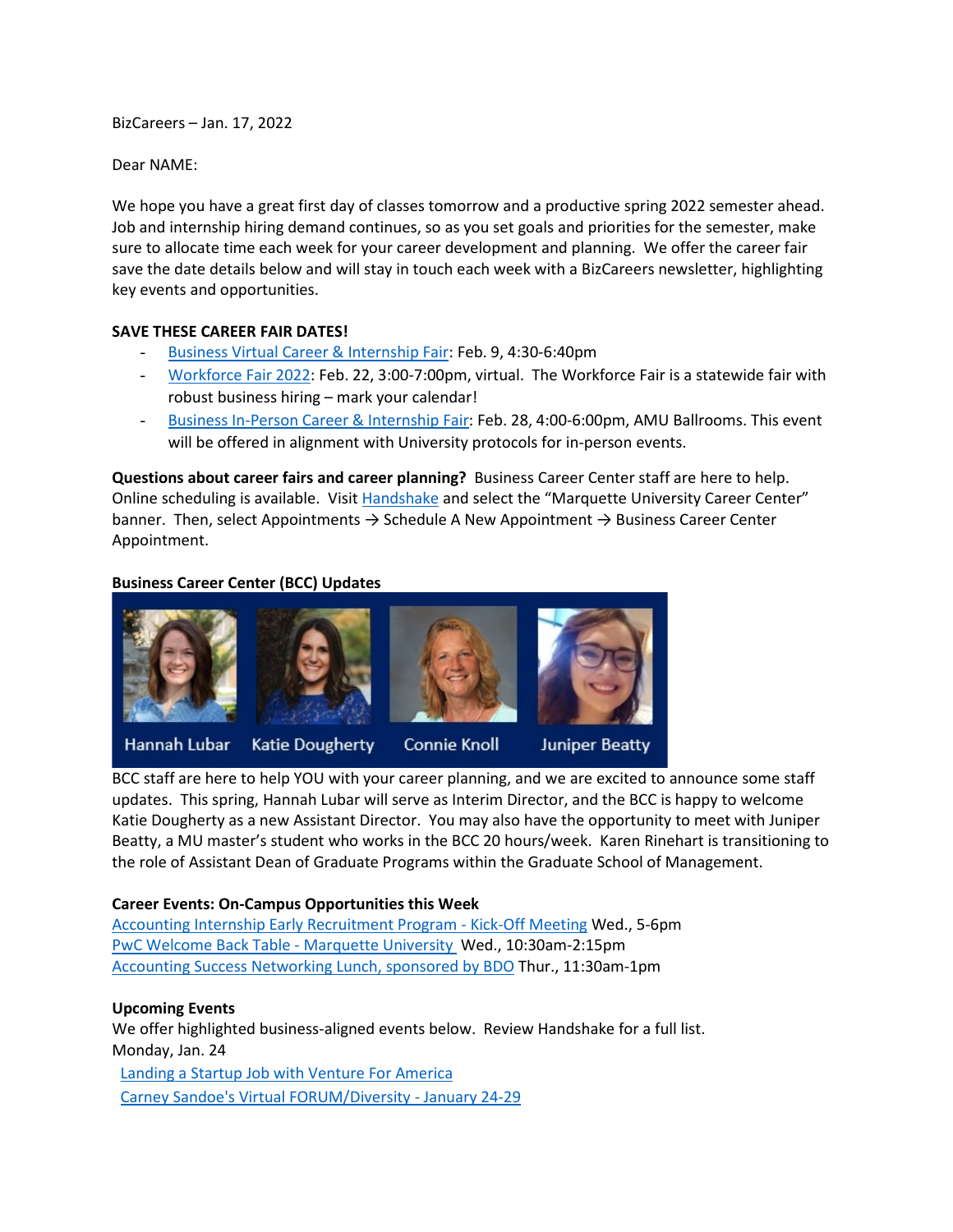### Discover BMO - [Recruiter Ask Me Anything](https://marquette.joinhandshake.com/events/928447/share_preview)

Tuesday, Jan. 25

[adidas MBA/Law Graduate Internship Info Session and Q&A](https://marquette.joinhandshake.com/events/947029/share_preview)

[ACR Homes Residential Supervisor Info Session](https://marquette.joinhandshake.com/events/946918/share_preview)

[ACR Homes Residential Supervisor Info Session](https://marquette.joinhandshake.com/events/946883/share_preview)

[McDonald's Information Session: Learn More About Global Technology and Software Development](https://marquette.joinhandshake.com/events/945806/share_preview)  [Engineering](https://marquette.joinhandshake.com/events/945806/share_preview) 

[Niagara Bottling IT Information Session](https://marquette.joinhandshake.com/events/942636/share_preview)

[Aronson Virtual Event: Accounting Mock Interview Workshop](https://marquette.joinhandshake.com/events/940124/share_preview)

[Meta \(formerly the Facebook company\) Linux Coding Challenge](https://marquette.joinhandshake.com/events/938044/share_preview)

Explore D[eloitte Series: Explore Careers for Accounting Majors](https://marquette.joinhandshake.com/events/935229/share_preview) 

[Consumer Financial Protection Bureau \(CFPB\) Research Assistant Fellowship Program Info session](https://marquette.joinhandshake.com/events/923044/share_preview)

Wednesday, Jan. 26

[HACU Corporate Internship Program Webinar -](https://marquette.joinhandshake.com/events/949196/share_preview) Amazon Web Services

[Habitat for Humanity +you: Building the Beloved Community through inclusive](https://marquette.joinhandshake.com/events/948896/share_preview) 

[volunteering](https://marquette.joinhandshake.com/events/948896/share_preview)

[Virtual Social Impact Panel w/ City Year, Peace Corps, & Teach for America](https://marquette.joinhandshake.com/events/948052/share_preview)

[Venture for America: Fireside Chat with Startup Leaders and Founders](https://marquette.joinhandshake.com/events/947526/share_preview)

Come Build the Future with Us - [Amazon Student Programs SDE Career Fair Series](https://marquette.joinhandshake.com/events/946784/share_preview)

[McDonald's Information Session: Learn More About Communications Internships](https://marquette.joinhandshake.com/events/945828/share_preview) 

[Aflac: Summer 2022 Sales Internship Info Session](https://marquette.joinhandshake.com/events/939026/share_preview)

Cognizant Information Session - [Full Time & Internship Opportunities \(1/26\)](https://marquette.joinhandshake.com/events/937649/share_preview)

[Why They Teach: Navigating Teacher Pathways \(Marquette\)](https://marquette.joinhandshake.com/events/935497/share_preview)

[Explore Deloitte Series: Explore Careers for STEM Majors](https://marquette.joinhandshake.com/events/935242/share_preview) 

KPMG Pre-[Internship Opportunities Information Session and Recruit](https://marquette.joinhandshake.com/events/933208/share_preview)er Chats

[KPMG Customer Solutions Information Session](https://marquette.joinhandshake.com/events/933187/share_preview)

[Intelligence Community Postdoc Recruitment and Information Fair](https://marquette.joinhandshake.com/events/927975/share_preview)

Thursday, Jan. 27

[Opportunities in Federal Government Virtual Career Fair \(brought to you by the Volcker](https://marquette.joinhandshake.com/events/946865/share_preview)  [Alliance's Government to University Initiative\)](https://marquette.joinhandshake.com/events/946865/share_preview)

[Yelping From Home Tech Talk Series](https://marquette.joinhandshake.com/events/946666/share_preview)

[Box Presents: "From a Box Business Fellow to a Full Time Boxer" Fireside Chat](https://marquette.joinhandshake.com/events/945610/share_preview)

[HACU/CIA Boot-Camp Informational Webinar #2](https://marquette.joinhandshake.com/events/943969/share_preview)

Niagara [Bottling Technical Information Session](https://marquette.joinhandshake.com/events/942663/share_preview)

[Thermo Fisher Scientific Spring Virtual Series: Summer Diversity Internship Program Info](https://marquette.joinhandshake.com/events/942231/share_preview)  **[Session](https://marquette.joinhandshake.com/events/942231/share_preview)** 

[McDonald's Professional Development Series: Ask a Recruiter](https://marquette.joinhandshake.com/events/938679/share_preview)

[Pennymac Loan Officer Development](https://marquette.joinhandshake.com/events/937965/share_preview) Program Info Session

HCL National Career Event- [Internship and Full-Time Entry-](https://marquette.joinhandshake.com/events/931347/share_preview) Level Tech Careers

Raymond James Information Session - [Accelerated Development Program \(Finance\)](https://marquette.joinhandshake.com/events/917626/share_preview)